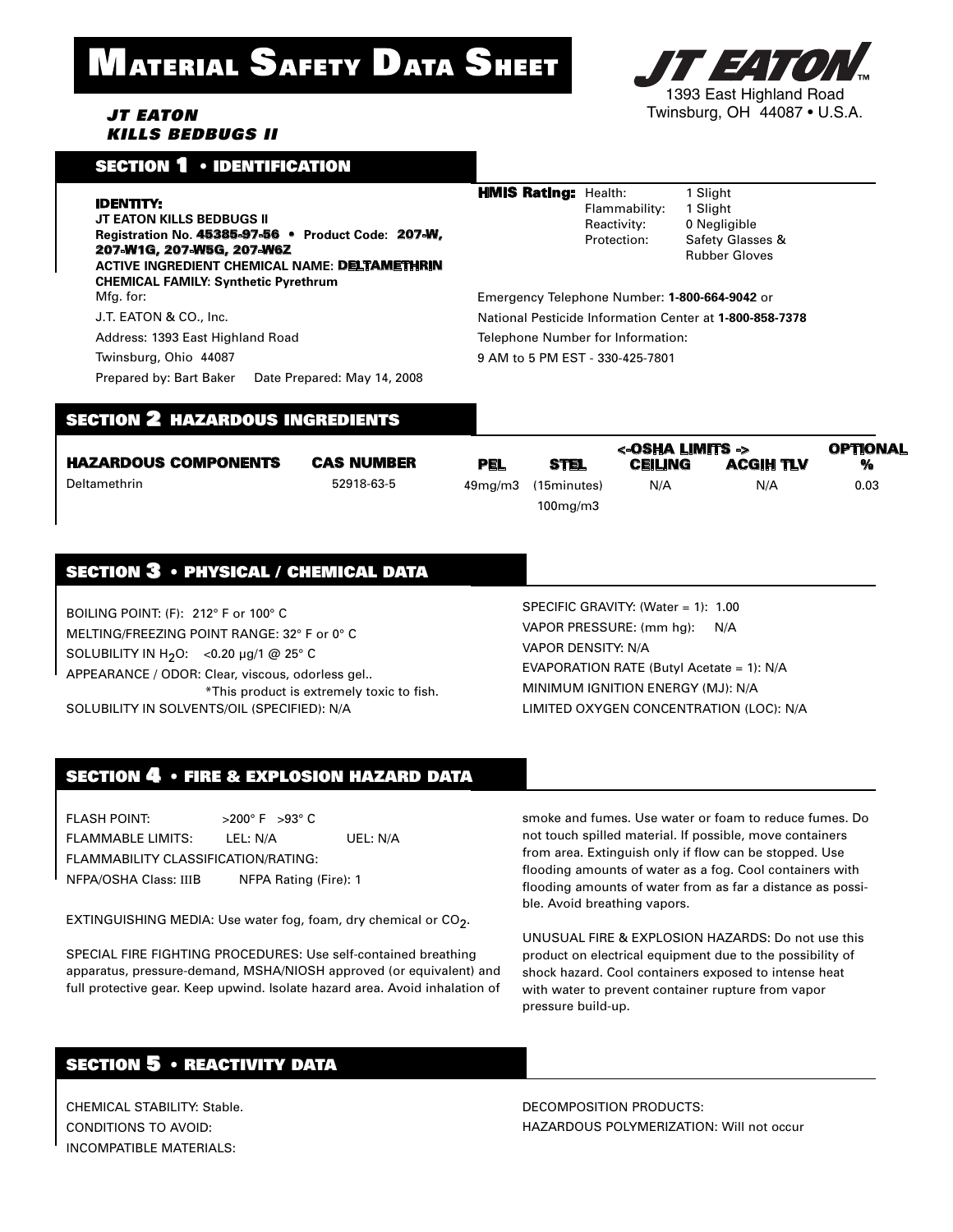

#### **SECTION 6 • HEALTH HAZARD DATA**

| ROUTES OF ENTRY: INHALATION?                                  |     |     | SKIN?      | <b>INGESTION?</b>               |  |  |  |
|---------------------------------------------------------------|-----|-----|------------|---------------------------------|--|--|--|
|                                                               | YES |     | <b>YES</b> | YES                             |  |  |  |
| HEALTH HAZARDS (ACUTE and CHRONIC): May cause eye irritation. |     |     |            |                                 |  |  |  |
| May cause skin irritation.                                    |     |     |            |                                 |  |  |  |
| CARCINOGENICITY: NTP?                                         |     |     |            | IARC MONOGRAPH? OSHA REGULATED? |  |  |  |
|                                                               | NO. | NO. |            | NΟ                              |  |  |  |
|                                                               |     |     |            |                                 |  |  |  |

SIGNS & SYMPTOMS OF EXPOSURE: General neurological symptoms were exhibited in studies with rats, mice and dogs. These symptoms included unsteadiness, abnormal gait, tremors and liquid feces. No histopathologic findings were observed except some signs of slight hepatotoxicity in mice. No Observable Effect Levels (NOEL'S) were 1 mg/kg/day in the 2-year rat and dog studies. The NOEL for the 2-year mouse study was approximately 12 mg/kg/day. Deltamethrin was not carcinogenic in rats or mice.

ACUTE TOXICITY: There is no acute toxicity data available for this formulation.

**SECTION 7 • PRECAUTIONS FOR SAFE HANDLING**

#### IN CASE MATERIAL IS RELEASED OR SPILLED:

ACCIDENTAL RELEASE MEASURES: Use proper protective equipment to minimize personal exposure. Take all necessary action to prevent and to remedy the adverse effect of the spill. Ensure that the disposal is in compliance with all Federal, Provincial and local regulations. Refer to Section 10 for applicable Reportable Quantity(RQ) and other regulatory requirements.

SMALL SPILLS: Absorb with an inert absorbent material such as granular clay, saw dust or pet litter. Sweep up carefully while avoiding the formation of a dust cloud. Place in an approved chemical waste container for disposal. Rinse spill area with small amount of soapy water. Contain and absorb the rinsate with absorbents and place into the same disposal container. Area can be washed off with water to remove the last trace residue. Do not allow water to contaminate water supplies or sewers.

MEDICAL CONDITIONS AGGRAVATED BY EXPOSURE: Eye, skin and respiratory disorders. FIRST AID PROCEDURES:

EYES: Immediately flush eyes with plenty of 1% physiological saline for 5 minutes while holding eyelids open. If no saline is easily available, flush eyes with plenty of water.

SKIN:Wash with plenty of soap and water. Get medical attention if irritation persists.

INGESTION: Call a physician or Poison Control Center. Drink 1 or 2 glasses of water and induce vomiting by touching back of throat with finger. If person is unconscious, do not give anything by mouth and do not induce vomiting.

LARGE SPILLS: Eliminate all ignition sources. Stop leak if you can do so without coming into contact with applied material. Dike far ahead of liquid spill for later disposal. All equipment used to clean up spill should be grounded. Prevent entry into waterways, sewers, basements or confined areas. Inform appropriate authorities immediately if contamination occurs. Contact CTX/ Cenol, Inc. for further assistance if necessary.

WASTE DISPOSAL METHOD: Do not reuse empty container. Wrap container in several layers of newspaper and discard in trash.

HANDLING AND STORAGE: Store product in original container in a cool, dry place out of the reach of children. Protect from freezing.

#### **SECTION 8 • CONTROL MEASURES**

RESPIRATORY PROTECTION: Ensure good ventilation. If not adequate use a chemical cartridge-type respirator (NIOSH approved).

VENTILATION: Control airborne concentrations below the appropriate exposure guideline (See Section 2). Local exhaust ventilation may be necessary.

PROTECTIVE GLOVES: Chemical resistant, (Neoprene, Nitrile, PVC) and other protective clothing to avoid skin contact.

EYE PROTECTION: Safety glasses or goggles. OTHER PROTECTIVE EQUIPMENT: Ventilation as required to control vapor concentration. WORK / HYGIENIC PRACTICES: Explosion-proof ventilation. Air dry contaminated clothing in a well ventilated area.